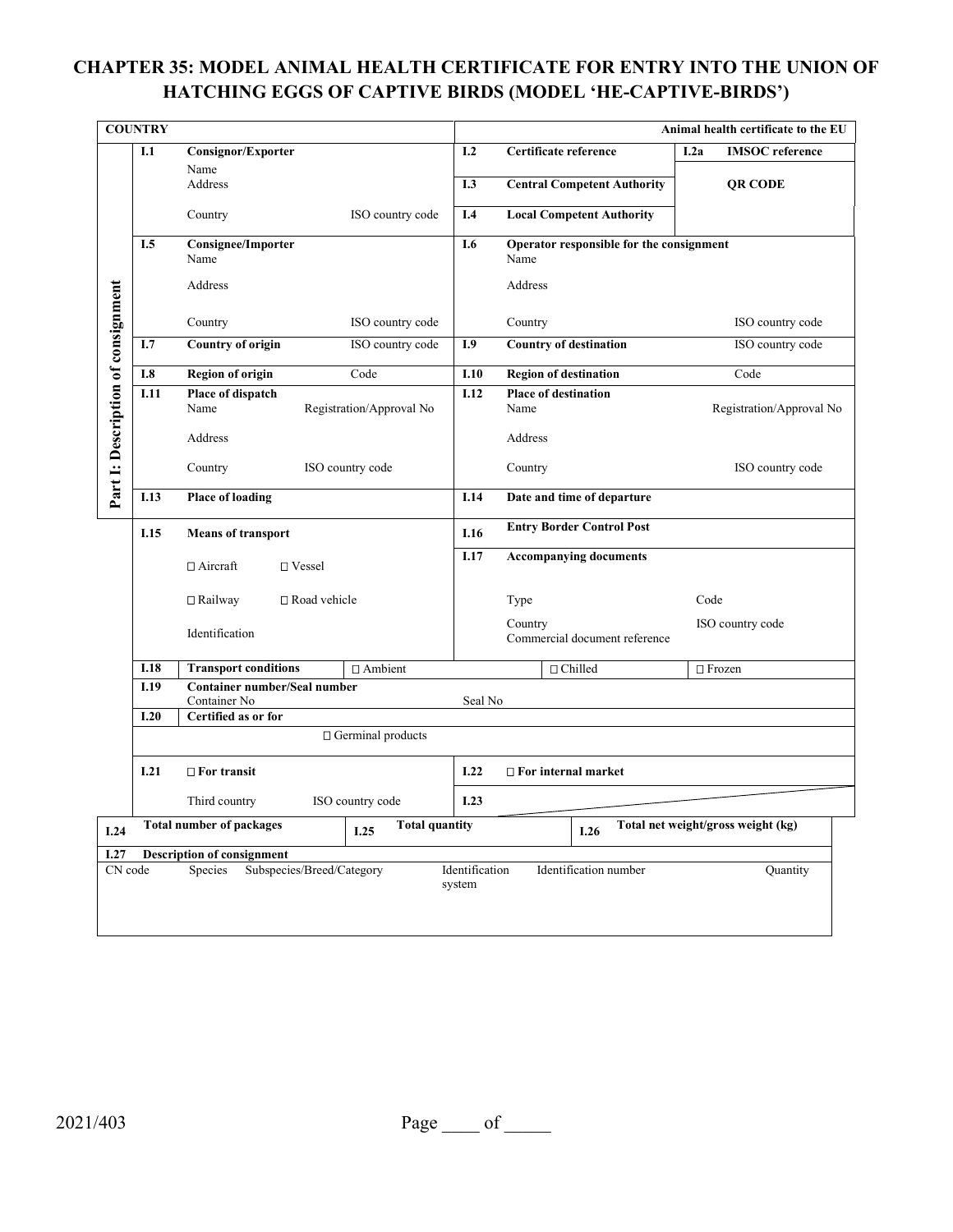| <b>COUNTRY UNITED STATES</b> |                                                                                                                                                   |                 |                                                                                                                                                                                                                                                                                                                       |                                                                                                                                                                                                                                                                                             |                                                                                                                                                                                                                                                                                                                                                                                          | <b>Certificate model HE-CAPTIVE-BIRDS</b> |                        |
|------------------------------|---------------------------------------------------------------------------------------------------------------------------------------------------|-----------------|-----------------------------------------------------------------------------------------------------------------------------------------------------------------------------------------------------------------------------------------------------------------------------------------------------------------------|---------------------------------------------------------------------------------------------------------------------------------------------------------------------------------------------------------------------------------------------------------------------------------------------|------------------------------------------------------------------------------------------------------------------------------------------------------------------------------------------------------------------------------------------------------------------------------------------------------------------------------------------------------------------------------------------|-------------------------------------------|------------------------|
|                              | <b>II. Health information</b>                                                                                                                     |                 |                                                                                                                                                                                                                                                                                                                       | II.a                                                                                                                                                                                                                                                                                        | Certificate reference                                                                                                                                                                                                                                                                                                                                                                    | II.b                                      | <b>IMSOC</b> reference |
|                              | II.1. Animal health attestation                                                                                                                   |                 |                                                                                                                                                                                                                                                                                                                       |                                                                                                                                                                                                                                                                                             |                                                                                                                                                                                                                                                                                                                                                                                          |                                           |                        |
|                              | I, the undersigned official veterinarian, hereby certify that the hatching eggs of captive birds <sup>(1)</sup> described in this<br>certificate: |                 |                                                                                                                                                                                                                                                                                                                       |                                                                                                                                                                                                                                                                                             |                                                                                                                                                                                                                                                                                                                                                                                          |                                           |                        |
|                              | II.1.1.<br>the Union of hatching eggs of captive birds;                                                                                           |                 |                                                                                                                                                                                                                                                                                                                       | come from the zone with code $US-0^{(2)}$ which, at the date of issue of this certificate, is authorised and<br>listed in Part 1 of Annex VI to Commission Implementing Regulation (EU) 2021/404 for entry into                                                                             |                                                                                                                                                                                                                                                                                                                                                                                          |                                           |                        |
|                              | II.1.2.                                                                                                                                           |                 |                                                                                                                                                                                                                                                                                                                       |                                                                                                                                                                                                                                                                                             | come from the establishment <sup>(3)</sup> indicated in Box I.11, approved by the competent authority of the<br>country or territory of origin in accordance with requirements which are at least as stringent as those<br>laid down in Article 56 of Commission Delegated Regulation (EU) 2020/692 and:                                                                                 |                                           |                        |
|                              |                                                                                                                                                   | (a)             | the approval of which has not been suspended or withdrawn;                                                                                                                                                                                                                                                            |                                                                                                                                                                                                                                                                                             |                                                                                                                                                                                                                                                                                                                                                                                          |                                           |                        |
|                              |                                                                                                                                                   | (b)             | which is under the control of the competent authority of the country or territory of origin and<br>has a system in place to maintain and to keep records in accordance with Article 8 of<br>Commission Delegated Regulation (EU) 2020/692;                                                                            |                                                                                                                                                                                                                                                                                             |                                                                                                                                                                                                                                                                                                                                                                                          |                                           |                        |
|                              | (c)                                                                                                                                               |                 |                                                                                                                                                                                                                                                                                                                       |                                                                                                                                                                                                                                                                                             | which receives regular animal health visits from a veterinarian for the purpose of the detection of,<br>and information on, signs indicative of the occurrence of diseases, including the relevant listed<br>diseases referred to in Annex I to Delegated Regulation (EU) 2020/692 and emerging diseases, at<br>a frequency that is proportional to the risk posed by the establishment; |                                           |                        |
|                              | (d)                                                                                                                                               |                 |                                                                                                                                                                                                                                                                                                                       | which was not subject to national restriction measures for animal health reasons, including<br>for the listed diseases referred to in Annex I to Delegated Regulation (EU) 2020/692 relevant<br>for the species and emerging diseases, at the time of dispatch of the animals to the Union; |                                                                                                                                                                                                                                                                                                                                                                                          |                                           |                        |
| Part II: Certification       |                                                                                                                                                   | (e)             | within a 10 km radius of which, including, where appropriate, the territory of a neighbouring<br>country, there has been no outbreak of highly pathogenic avian influenza or infection with<br>Newcastle disease virus for at least 30 days prior to the date of loading for dispatch to the<br>Union;                |                                                                                                                                                                                                                                                                                             |                                                                                                                                                                                                                                                                                                                                                                                          |                                           |                        |
|                              | $^{(4)}[f]$<br>in which;                                                                                                                          |                 |                                                                                                                                                                                                                                                                                                                       |                                                                                                                                                                                                                                                                                             |                                                                                                                                                                                                                                                                                                                                                                                          |                                           |                        |
|                              |                                                                                                                                                   | $^{(5)}$ either | [avian chlamydiosis has not been confirmed for a period of at least 6 months prior to the date<br>of loading of the hatching eggs of captive birds for dispatch to the Union;]                                                                                                                                        |                                                                                                                                                                                                                                                                                             |                                                                                                                                                                                                                                                                                                                                                                                          |                                           |                        |
|                              |                                                                                                                                                   | $^{(5)}$ or     | [avian chlamydiosis has been confirmed during the last 6 months prior to the date of loading<br>of the hatching eggs of captive birds for dispatch to the Union, but not during the last 60 days,<br>and the measures provided for in Article $55(e)(i)$ of Delegated Regulation (EU) 2020/692<br>have been applied;] |                                                                                                                                                                                                                                                                                             |                                                                                                                                                                                                                                                                                                                                                                                          |                                           |                        |
|                              |                                                                                                                                                   | $^{(5)}$ or     | [the animals from which the hatching eggs have been obtained, have been kept under<br>veterinary supervision for the 45 days prior to the date of collection of the hatching eggs and<br>were treated against avian chlamydiosis;]                                                                                    |                                                                                                                                                                                                                                                                                             |                                                                                                                                                                                                                                                                                                                                                                                          |                                           |                        |
|                              | come from animals which:<br>II.1.3.                                                                                                               |                 |                                                                                                                                                                                                                                                                                                                       |                                                                                                                                                                                                                                                                                             |                                                                                                                                                                                                                                                                                                                                                                                          |                                           |                        |
|                              |                                                                                                                                                   | (a)             | have remained in the establishment indicated in Box I.11 since hatching or for a continuous<br>period of at least 3 weeks immediately prior to the date of loading of the hatching eggs for<br>dispatch to the Union;                                                                                                 |                                                                                                                                                                                                                                                                                             |                                                                                                                                                                                                                                                                                                                                                                                          |                                           |                        |
|                              |                                                                                                                                                   | (b)             | have not been vaccinated against highly pathogenic avian influenza;                                                                                                                                                                                                                                                   |                                                                                                                                                                                                                                                                                             |                                                                                                                                                                                                                                                                                                                                                                                          |                                           |                        |
|                              | $^{(5)}$ either $[(c)]$                                                                                                                           |                 | have not been vaccinated against infection with Newcastle disease virus;]                                                                                                                                                                                                                                             |                                                                                                                                                                                                                                                                                             |                                                                                                                                                                                                                                                                                                                                                                                          |                                           |                        |
|                              | <sup>(5)</sup> or $[(c)]$                                                                                                                         |                 | have been vaccinated against infection with Newcastle disease virus with vaccines that comply<br>with both the general and specific criteria of Annex XV to Delegated Regulation (EU)<br>2020/692;                                                                                                                    |                                                                                                                                                                                                                                                                                             |                                                                                                                                                                                                                                                                                                                                                                                          |                                           |                        |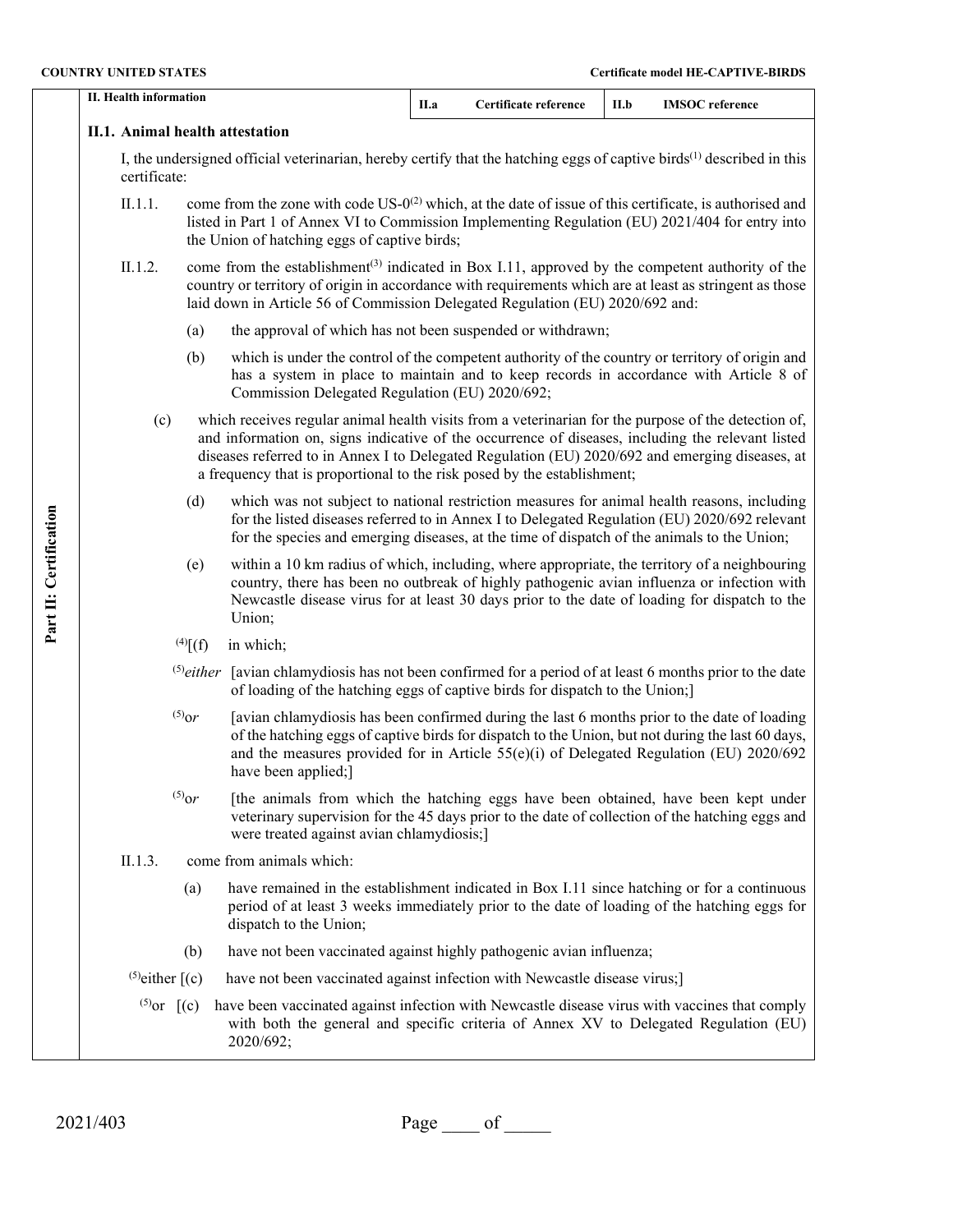- (d) have been subjected to a virus detection test<sup> $(7)$ </sup> for highly pathogenic avian influenza and infection with Newcastle disease virus with negative results within the period of 7 to 14 days prior to the date of collection of the hatching eggs;
- (e) had no contact with animals of a lower health status since hatching or for a continuous period of at least 3 weeks immediately prior to the date of collection of the eggs;
- (f) are not to be killed under a national programme for the eradication of diseases, including the listed diseases referred to in Annex I to Delegated Regulation (EU) 2020/692 relevant for the species and emerging diseases;
- (g) have been subjected to a clinical inspection<sup>(6)</sup> on  $\frac{1}{\sqrt{2}}$  (dd/mm/yyyy), within the 24 hours prior to loading of the hatching eggs for dispatch to the Union, and showed no signs indicative of the occurrence of diseases, including the listed diseases referred to in Annex I to Delegated Regulation (EU) 2020/692 relevant for the species and emerging diseases;
- II.1.4. are loaded for dispatch to the Union in containers which:
	- (a) are constructed in such a way that hatching eggs cannot fall out;
	- (b) contain only hatching eggs of captive birds of the same species coming from the same establishment;
	- (c) are used for the first time;
	- (d) are closed in accordance with the instructions of the competent authority of the country or territory of origin to avoid any possibility of substitution of the content;
	- (e) bear the information set out in Point 7 of Annex XVI to Delegated Regulation (EU) 2020/692 relevant for hatching eggs of captive birds;
- II.1.5. are loaded for dispatch to the Union on  $\frac{1}{2}$  (dd/mm/yyyy)<sup>(8)</sup> in a means of transport which is constructed in accordance with II.1.4(a) and was cleaned and disinfected prior to loading with a disinfectant authorised by the competent authority of the country or territory of origin;
- $^{(9)}$ [II.1.6. are intended for a Member State which has been granted the status free from infection with Newcastle disease virus without vaccination in accordance with Article 66 of Commission Delegated Regulation (EU) 2020/689, and they come from animals which:
	- (a) have not been vaccinated against infection with Newcastle disease virus;
	- (b) were kept in isolation for at least 14 days prior to the date of loading of the consignment for dispatch to the Union in the establishment of origin or quarantine establishment under the supervision of an official veterinarian, where:
		- (i) no bird was vaccinated against infection with Newcastle disease virus during the period of at least 21 days prior to the date of loading of the consignment;
		- (ii) no other birds have entered into the establishment during that time;
		- (iii) no vaccination has been carried out;
	- (c) have tested<sup>(7)</sup> negative to serological tests to detect antibodies against Newcastle disease virus, performed on blood samples at a level which gives 95% confidence of detecting infection at 5% prevalence and which were taken during the period of at least 14 days prior to the date of loading for dispatch to the Union.]

## **Notes:**

This certificate is intended for entry into the Union of hatching eggs of captive birds, including when the Union is not the final destination of those products.

In accordance with the Agreement on the withdrawal of the United Kingdom of Great Britain and Northern Ireland from the European Union and the European Atomic Energy Community, and in particular Article 5(4) of the Protocol

2021/403 Page of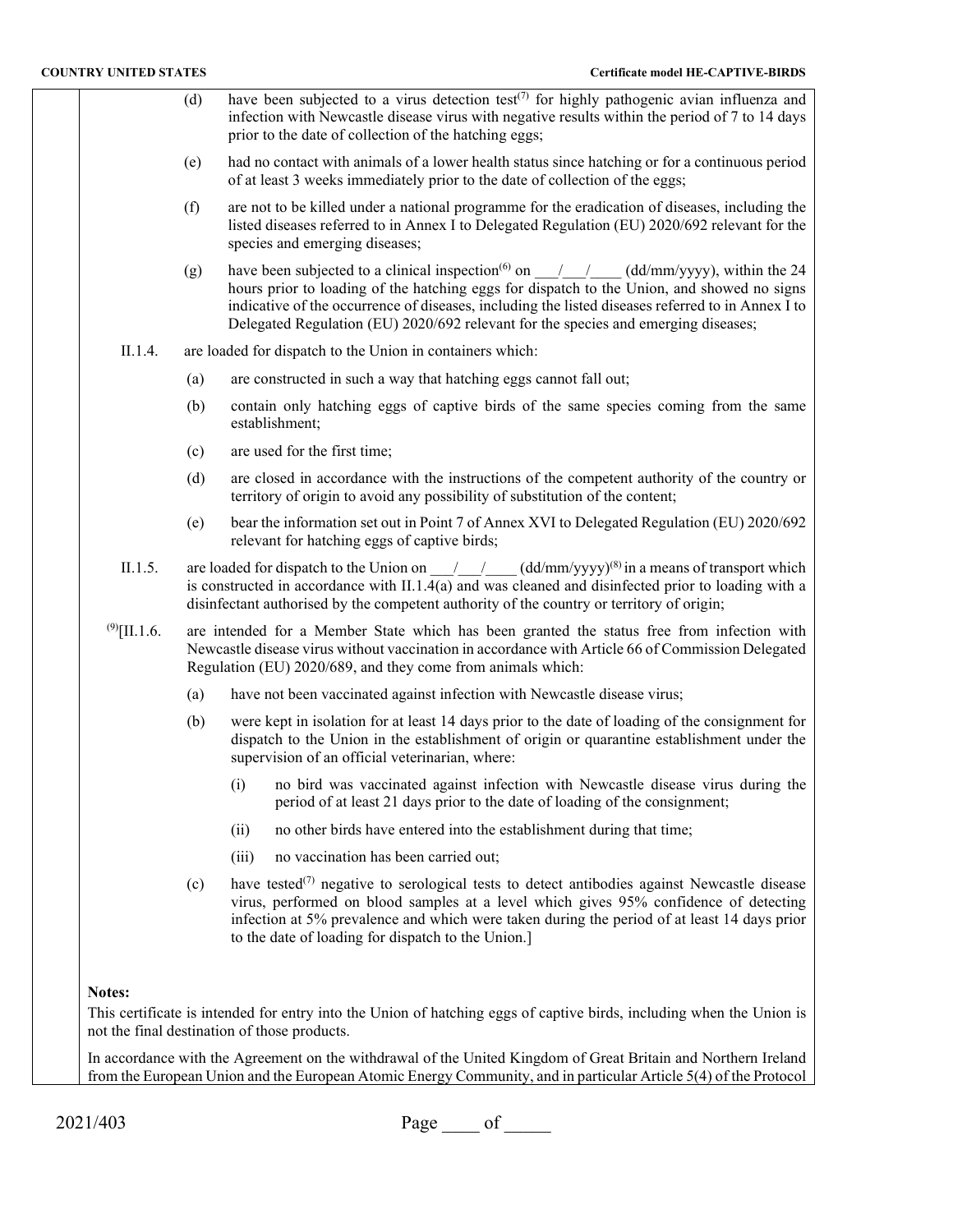on Ireland / Northern Ireland in conjunction with Annex 2 to that Protocol, references to European Union in this certificate include the United Kingdom in respect of Northern Ireland.

This animal health certificate shall be completed according to the notes for the completion of certificates provided for in Chapter 4 of Annex I to Commission Implementing Regulation (EU) 2020/2235.

## **Part I:**

- Box I.8.: Provide the code of the zone as it appears in column 2 of the table in Part 1 of Annex VI to Implementing Regulation (EU) 2021/404.
- Box I.27: Description of consignment '*CN code'*: use the appropriate Harmonised System (HS) code of the World Customs Organisation: 04.07.

## **Part II:**

| (1) | 'Captive birds' as defined in Article 4 of Regulation (EU) 2016/429.                                                                                                                                                                                                                                                         |
|-----|------------------------------------------------------------------------------------------------------------------------------------------------------------------------------------------------------------------------------------------------------------------------------------------------------------------------------|
| (2) | Code of the zone as it appears in column 2 of the table in Part 1 of Annex VI to Implementing Regulation<br>(EU) 2021/404.                                                                                                                                                                                                   |
| (3) | The name and unique approval number of the establishment must appear on the list of establishments<br>drawn up and published by the Commission.                                                                                                                                                                              |
| (4) | This guarantee is required only for consignments of psittacidae.                                                                                                                                                                                                                                                             |
| (5) | Keep as appropriate.                                                                                                                                                                                                                                                                                                         |
| (6) | The clinical inspection must have been carried out by an official veterinarian of the country or territory of<br>origin.                                                                                                                                                                                                     |
| (7) | Tests should be carried out on samples taken by or under the control of the competent authority of the<br>country or territory of origin and testing should be carried out in an official laboratory designated in<br>accordance with Article 37 of Regulation (EU) 2017/625.                                                |
| (8) | The date of loading cannot be a date prior to the date of authorisation of the country or territory or zone<br>thereof for entry into the Union, or a date in a period when restriction measures have been adopted by the<br>Union in relation to the entry of these animals from that country or territory or zone thereof. |
| (9) | This guarantee is required only for consignments of hatching eggs of captive birds of galliformes species<br>intended for a Member State which has been granted the status free from infection with Newcastle disease                                                                                                        |

virus without vaccination in accordance with Article 66 of Delegated Regulation (EU) 2020/689.

| Official veterinarian     |      |                         |
|---------------------------|------|-------------------------|
| Name (in capital letters) |      |                         |
| Date                      |      | Qualification and title |
|                           |      |                         |
| Stamp                     |      | Signature               |
|                           |      |                         |
| Official veterinarian     |      |                         |
| Name (in capital letters) |      |                         |
| Date                      |      | Qualification and title |
|                           |      |                         |
| Stamp                     |      | Signature               |
|                           |      |                         |
| 2021/403                  | Page | of                      |